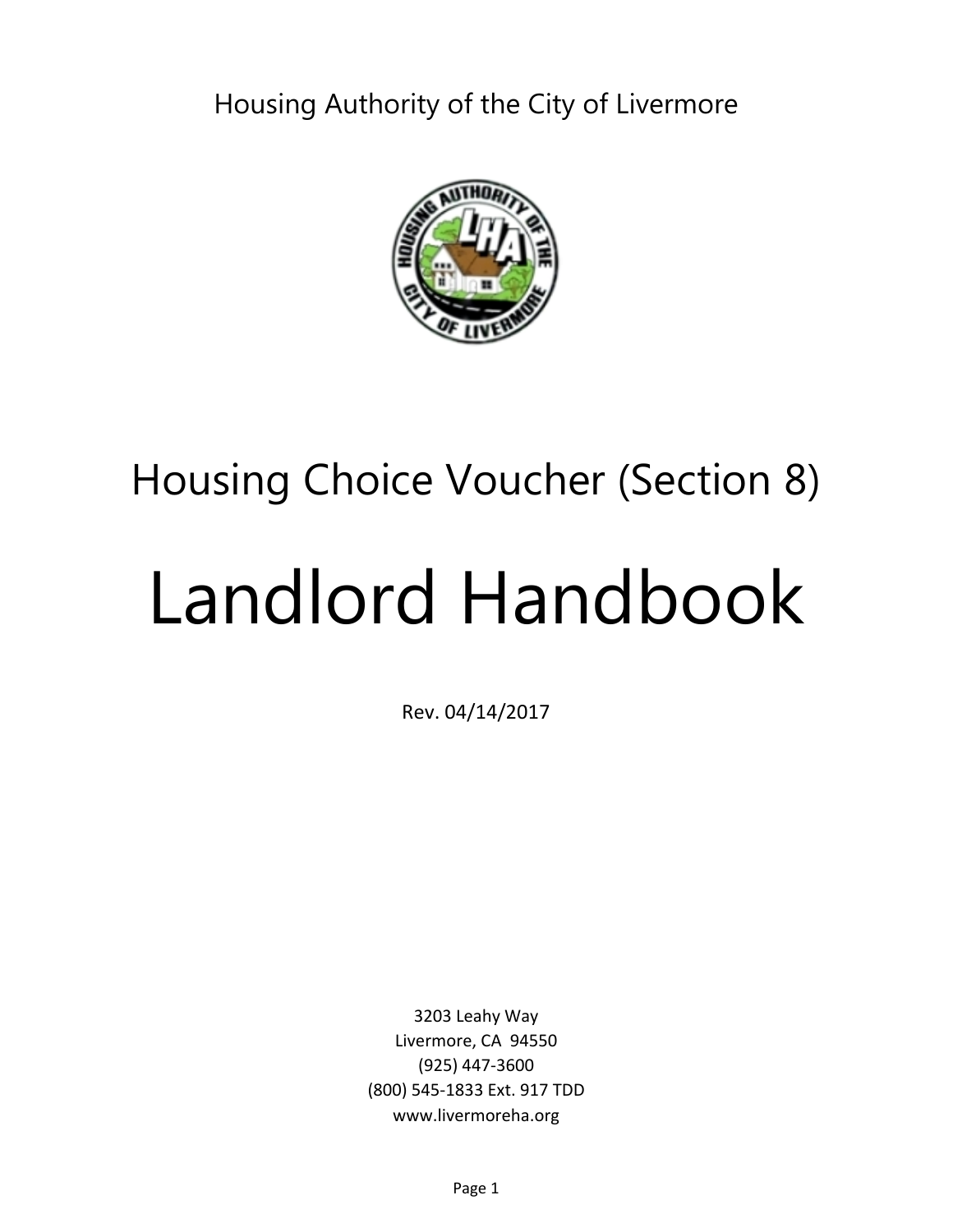## **Housing Authority of the City of Livermore (LHA)**

#### **Mission Statement**

LHA's mission is to deliver housing, housing assistance, and related services to low-, very lowand extremely low-income:

- Elderly persons and persons with verifiable disabilities, in order to enable them to live as independently as possible within their economic resources, and
- Persons who are not elderly or do not have verifiable disabilities, for the time necessary to enable them to become self-sufficient and economically independent.

#### **Business Hours**

Mondays through Fridays, 8:30 a.m. to 5:00 p.m. Closed during lunch, 12:00 p.m. to 1:00 p.m.

#### **LHA's Jurisdiction**

LHA provides assistance in the City of Livermore.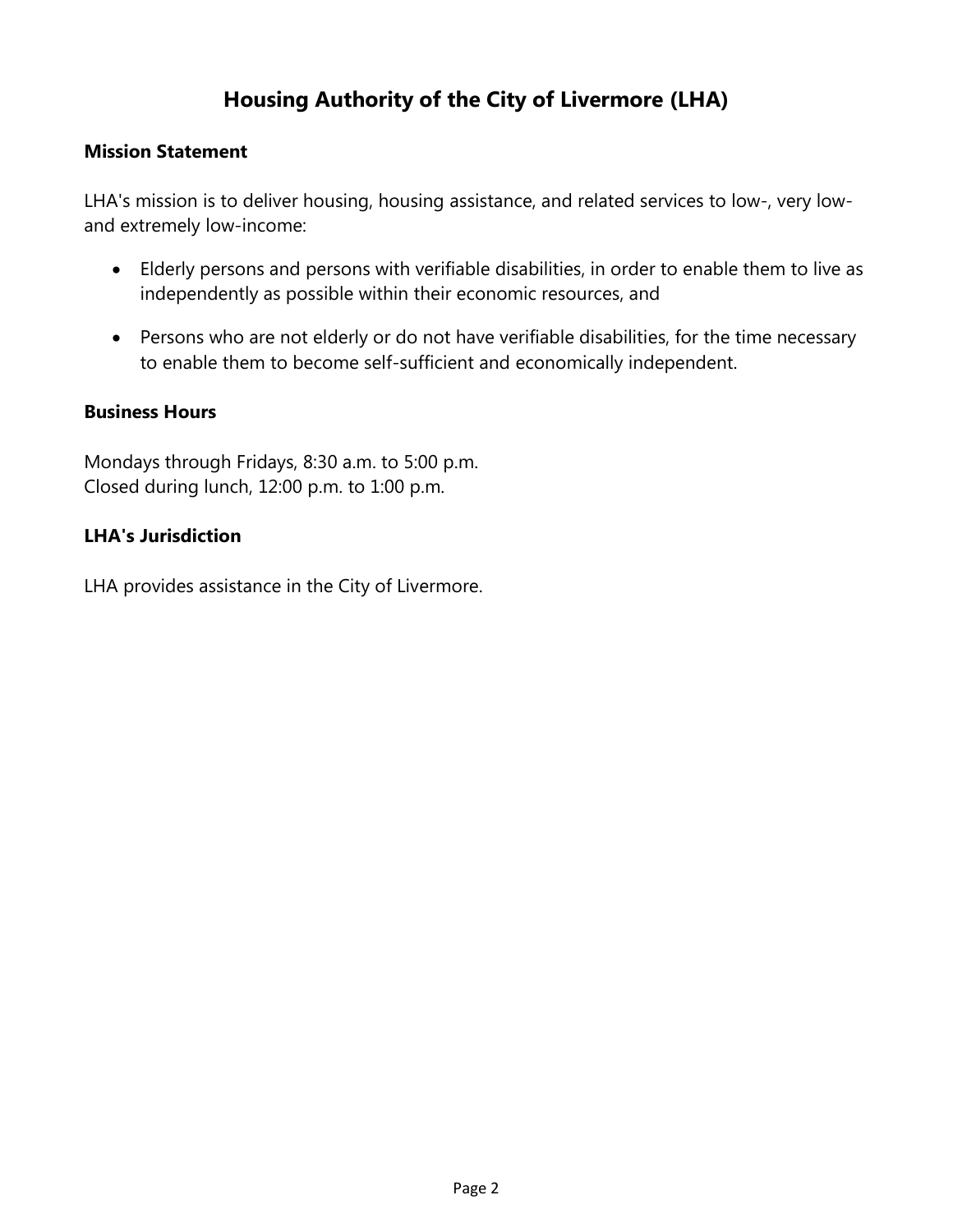## **Table of Contents**

<span id="page-2-0"></span>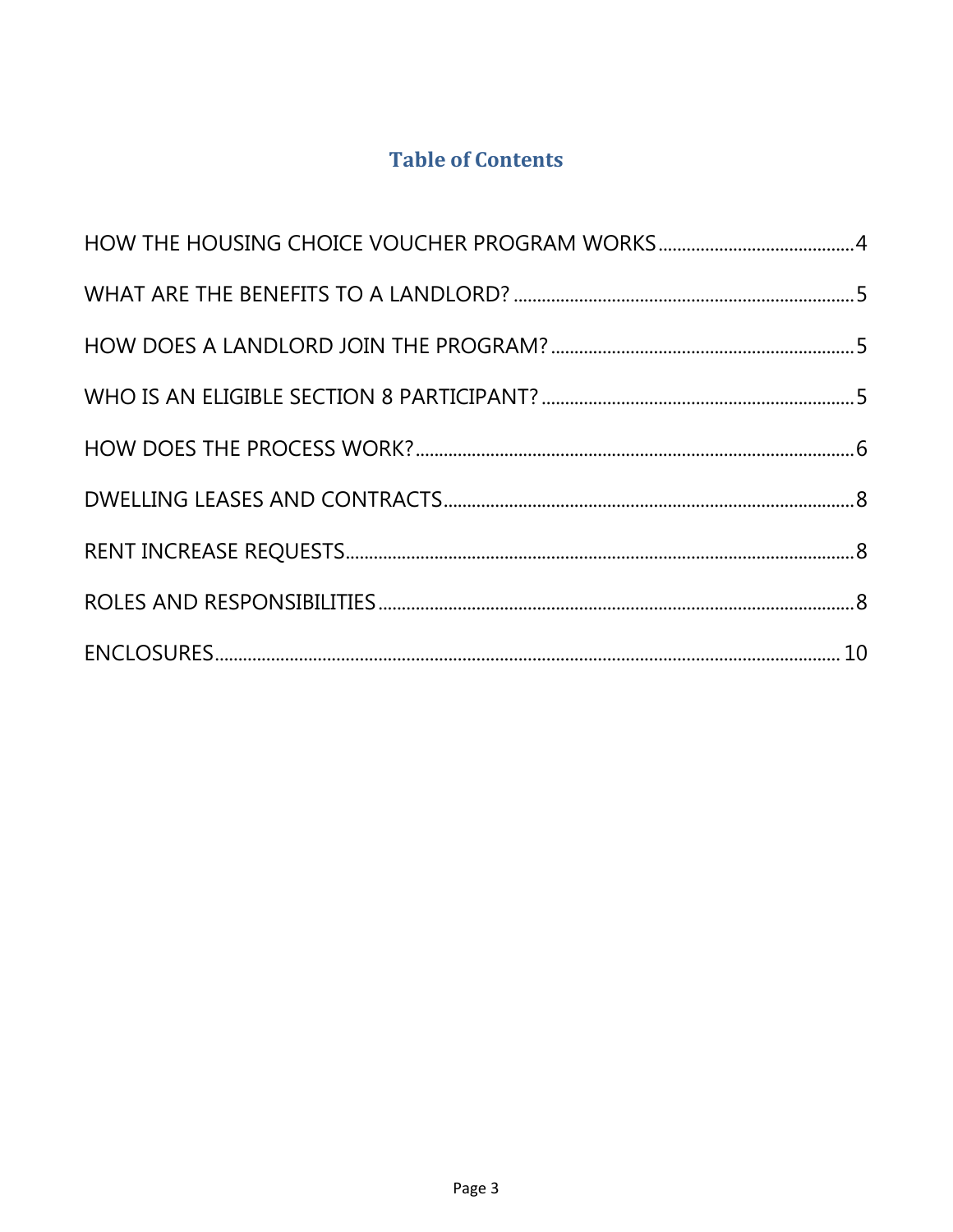## HOW THE HOUSING CHOICE VOUCHER PROGRAM WORKS

The Housing Choice Voucher (HCV) Program, also known as Section 8, makes quality rental housing affordable to low and very low income families by making the relationship between the "family" (that needs a place to live) and a "landlord" (who owns rental property) financially feasible. The program provides rental assistance to eligible families, and guarantees monthly payments to owners. The family's portion of the rent at initial move-in is based on household income and ranges from 30%-40%. LHA pays the difference directly to the landlord.



The **Voucher** is the contract between the family and the Housing Authority.

The **Lease** is the contract between the tenant and landlord.

The **Housing Assistance Payment Contract (HAPC)** is the contract between the Housing Authority and the landlord and incorporates the monthly payments to the landlord.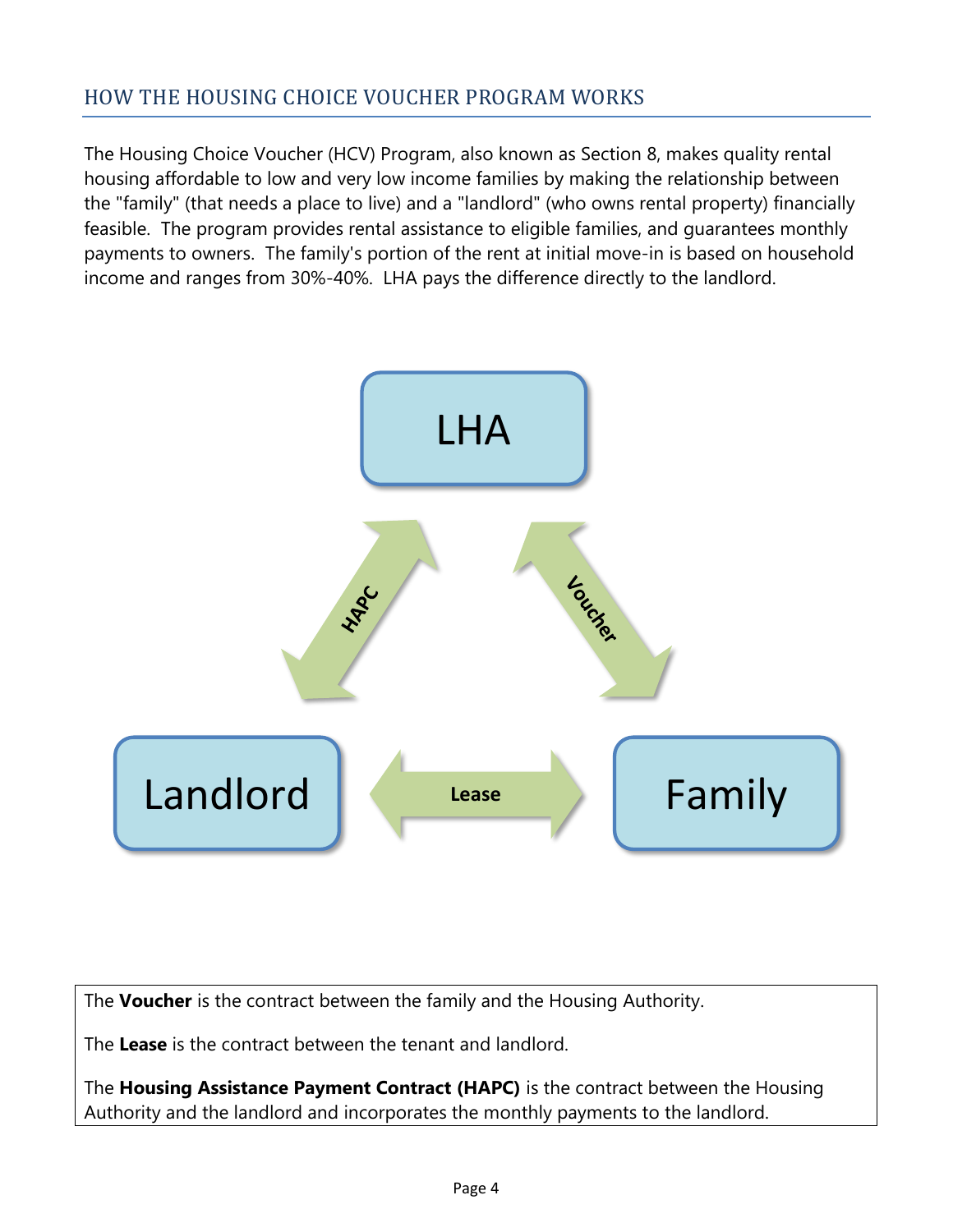## <span id="page-4-0"></span>WHAT ARE THE BENEFITS TO A LANDLORD?

Over the years, many landlords and property managers have come to appreciate the following advantages of the Section 8 program:

- $\triangleright$  Having a contracted monthly assistance payment that is on time and quaranteed
- $\triangleright$  If the tenant's income decreases, their portion of the rent may be lowered and LHA's portion may be increased so the landlord gets their full rent amount
- $\triangleright$  There is minimal paperwork to be done
- $\triangleright$  You may use your own lease
- $\triangleright$  You select your own tenants and use your own screening process for tenant selection
- $\triangleright$  Charge the same late fees and security deposits that you charge other tenants
- $\triangleright$  Annual inspections conducted by LHA can help you preserve your investment by identifying problems before they become costlier to correct
- $\triangleright$  The program provides an additional avenue for locating tenants to fill vacant units and a listing tool to list vacant units. Website for property listing: [www.gosection8.com](http://www.gosection8.com/)

## <span id="page-4-1"></span>HOW DOES A LANDLORD JOIN THE PROGRAM?

Any landlord willing to work within the guidelines of the program can rent their unit on the program. The rent must be within the program limits (see Attachment A for more information) and comparable to other rents in the area, the unit must be inspected and meet HUD's Housing Quality Standards, and the landlord must be willing to maintain and enforce their obligations under the signed contract. LHA provides a referral to a free rental listing service to landlords and Section 8 participants.

## <span id="page-4-2"></span>WHO IS AN ELIGIBLE SECTION 8 PARTICIPANT?

There are five eligibility requirements for admission to the program. To be eligible for the program the family must:

- $\triangleright$  Have income at or below HUD-specified limits
- $\triangleright$  Qualify on the basis of citizenship or eligible immigration status of family members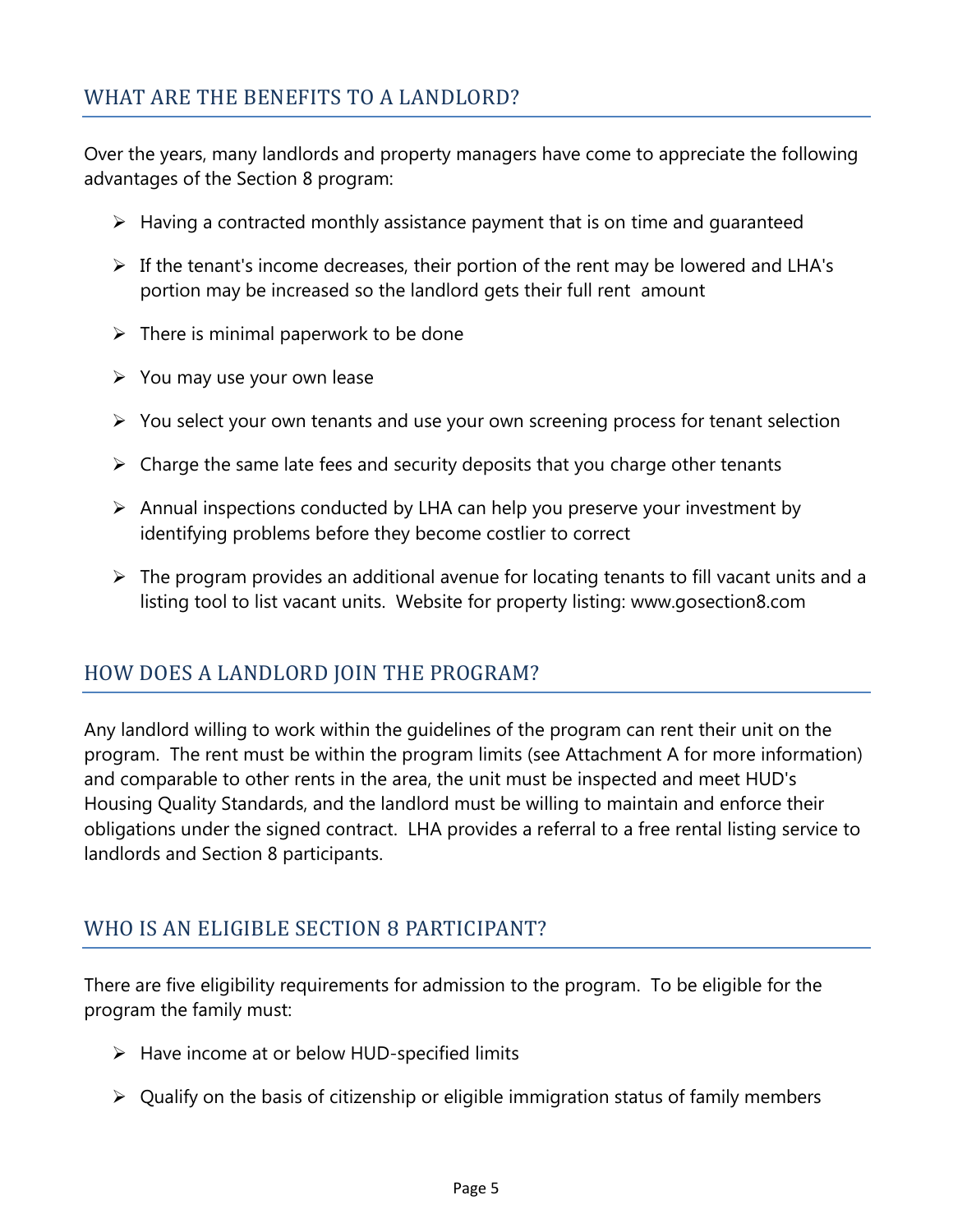- $\triangleright$  Provide documentation of social security numbers for household members as required by HUD
- $\triangleright$  Consent to LHA's collection and use of family information to determine household income and composition
- <span id="page-5-0"></span> $\triangleright$  Pass LHA's criminal screening

Once LHA approves the family the family is issued a Housing Choice Voucher and the family begins searching for an available rental unit that will accept the Section 8 Voucher. The owner is responsible for screening the family for tenant suitability, collecting the security deposit and the tenant's portion of the first month's rent.

## HOW DOES THE PROCESS WORK?

Once the family finds a landlord willing to participate, the following process begins:

#### *Tenant Screening*

When a tenant approaches a landlord about renting a unit, it is important to remember that they have only been screen by LHA for program eligibility and have not been screened for tenant suitability. This should be the first step performed by the landlord. At the landlord's request, LHA will supply the name, address, and telephone number of the current and previous landlord who rented to the tenant, if known. It is acceptable to charge a screening fee to the prospective tenant as long as it is the same fee charged to other unassisted tenants.

#### *The Request for Tenancy Approval*

Once the landlord approves a Section 8 Voucher holder to live in their unit, the landlord must complete and submit to LHA the Request for Tenancy Approval Cover form, Request for Tenancy Approval form, Disclosure of Information on Lead-Based Paint and/or Lead-Based Paint Hazards form, and Request for Taxpayer Identification Number and Certification form.

## *The Unit Rent Approval*

At the time of initial lease-up, a unit must meet two rent tests:

- 1. The rent must be reasonable in comparison to other rents charged for comparable unassisted units; and
- 2. The tenant's portion cannot exceed 40% of their monthly adjusted income.

If the requested rent amount meets these two criteria, the unit is scheduled for an inspection.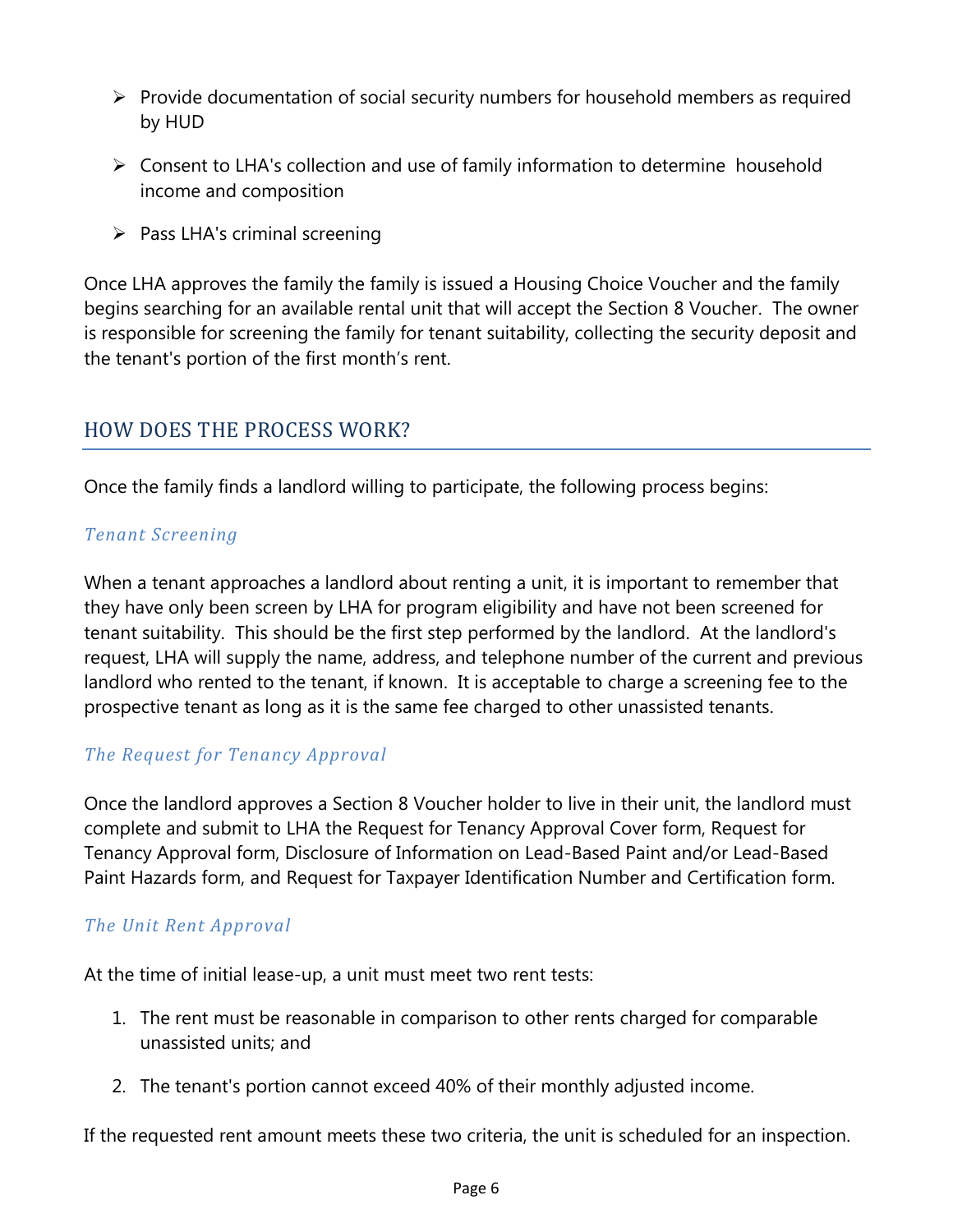If the requested rent does not meet one or both of these criteria, the landlord will be asked to negotiate a lower rent. There is no obligation to alter the rent; however, if the landlord is unable to lower the rent, the participant will not be able to rent the unit under the program. There can be no side agreements between the landlord and the tenant requesting the tenant to pay the difference between the approved rent amount and the rent amount the landlord wishes to charge.

#### *The Inspection Process*

Housing Quality Standards (HQS) play an important role in the administration of the program. An HQS inspection is required and must pass before assistance can be provided and annually thereafter. The purpose of the inspection is to ensure that the unit meets all the minimum inspection standards set by HUD to ensure the unit is decent, safe, and sanitary. We're not looking for code compliance, but rather possible health or safety hazards like a smoke alarm with a dead battery, an outlet without a switch plate, a stove burner that is not functioning.

❖ Why does a unit fail HQS?

Units sometimes fail because landlords and tenants are not familiar with HQS requirements and/or have not assessed the condition of the unit prior to the scheduled inspection. LHA encourages landlords and tenants to conduct pre-inspections and correct deficiencies prior to the HQS inspection to save valuable time.

Here are some common fail items:

- Entry doors do not lock securely
- Windows designed to open don't have a permanent lock attached
- All electrical outlets and switches don't have cover plates that are free of cracks and are not secured to the wall
- Knobs and dials are missing on the oven/range, burners don't lay flat and are not working properly and the exhaust fan filter screen is missing
- Refrigerator gaskets around the doors are loose or cracked and the kick plate isn't secure
- The heating system is not on, operational and clear of furniture and other objects
- Plumbing leaks
- Hot water heaters are not installed properly and are not secure
- Flooring includes trip hazards (e.g. torn linoleum)
- Inoperable smoke detectors and carbon monoxide detectors
- Inoperable bathroom fans or no ventilation (i.e. window)
- <span id="page-6-0"></span>Stairways with four or more steps, decks and porches don't have a handrails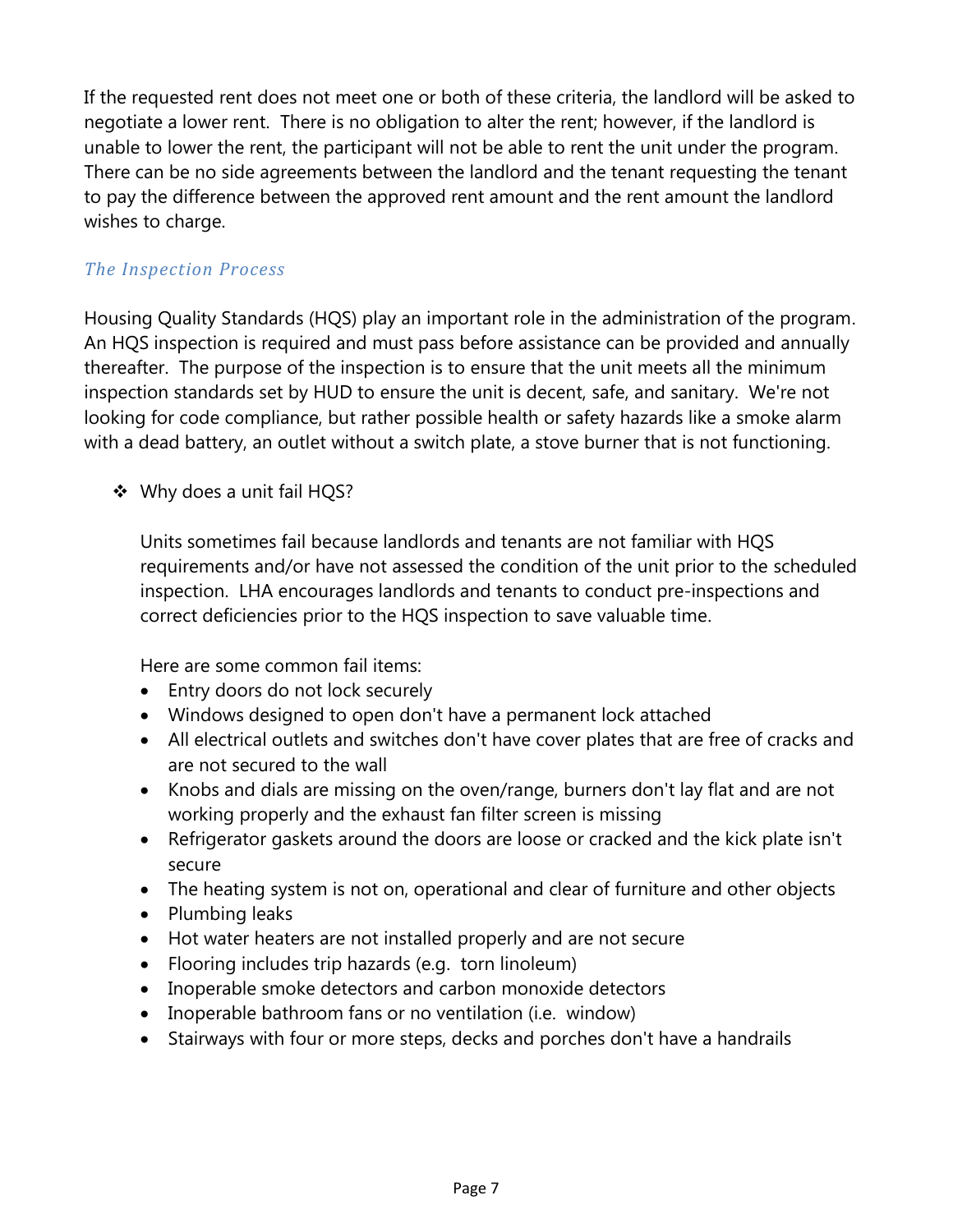## DWELLING LEASES AND CONTRACTS

Dwelling leases and housing assistance payment contracts must be signed before payment on a unit can begin. You may use your own lease; however, the lease must include HUD's Tenancy Addendum (Attachment C).

#### <span id="page-7-0"></span>RENT INCREASE REQUESTS

You may request rent increases after the *initial lease term* provided that the new rent is comparable to similar units in your area.

## <span id="page-7-1"></span>ROLES AND RESPONSIBILITIES

The landlord, LHA and the family all have important roles and responsibilities in the Housing Choice Voucher Program.

#### *LANDLORD RESPONSIBILITIES*

Every property owner has a role as a responsible "Landlord". The landlord must do the following:

- 1. Screen each family that applies to rent their unit to determine if they are a suitable tenant. This screening may include a credit check and/or review of rental history, etc. just like when you rent a unit without HCV assistance.
- 2. Exercise good property management, including but not limited to; collecting a security deposit, collecting the tenant portion of the rent each month, making all owner required repairs to the unit, and taking appropriate action in response to lease violations. NOTE: Some lease violations are also HCV violations (for example, non-payment of rent can also result in termination of HCV assistance).
- 3. Notify LHA immediately if there are any serious and/or life threatening problems in the unit, if the family moves out of the unit or a new household member moves into the unit.
- 4. Comply with applicable fair housing laws.
- 5. Comply with the requirements of the Violence Against Women Act (Attachment B)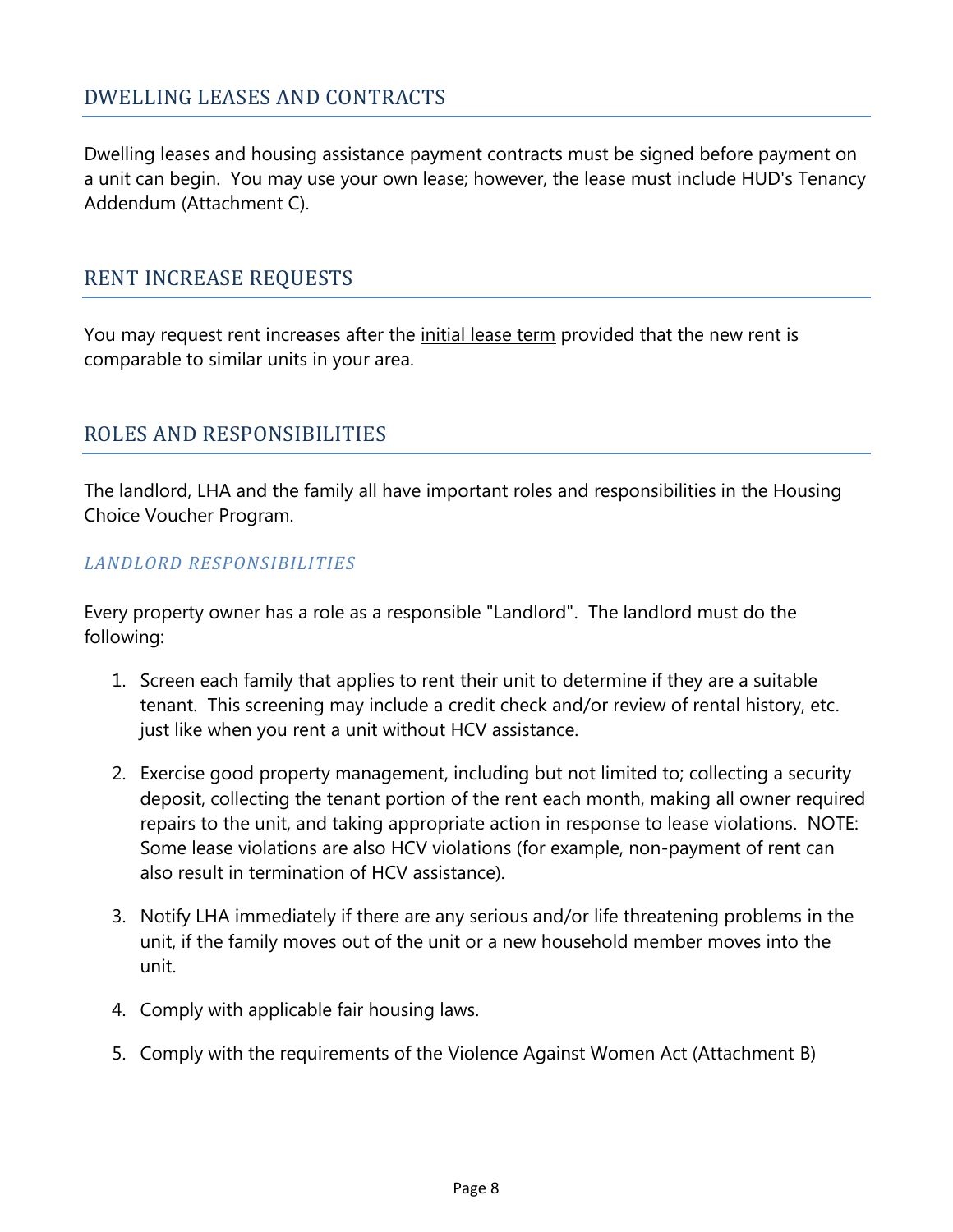#### *LHA RESPONSIBILITIES*

LHA has a responsibility to follow the regulation and rules of the HCV program. LHA must:

- 1. Determine the family's eligibility to receive and to continue to receive rental assistance. You and LHA must successfully complete a reexamination of your family's income and composition every year (you may be required to complete more than one reexamination per year under certain circumstances).
- 2. Perform an initial and annual inspection (and others as necessary) to insure the unit is decent, safe, and sanitary. Both you and the owner have responsibilities for keeping the unit decent, safe, and sanitary.
- 3. Approve the rent for the unit in accordance with the Department of Housing and Urban Development's (HUD) requirements.
- 4. Make timely, monthly rent subsidy payments to the landlord each month.
- 5. Comply with applicable fair housing laws.
- 6. Comply with the requirements of the Violence Against Women Act.

#### *FAMILY RESPONSIBILITIES*

Every family has a role as a responsible "program participant" and a good "Tenant" and neighbor. The family **MUST** do the following:

- 1. Submit the Request for Tenancy Approval (RTA) to LHA on or before the expiration date of the Voucher.
- 2. Comply with all the terms of the rental lease, including the Tenancy Addendum, including but not limited to:
	- a. Paying the family rent portion to the landlord on time each month,
	- b. Maintaining the unit and common areas in a clean, hazard-free way,
	- c. Notifying the landlord whenever items need maintenance or repair, and
	- d. Maintaining and paying for utilities that are their responsibility.
- 3. Comply with all the terms of the Voucher program
- 4. Attend all appointments scheduled by LHA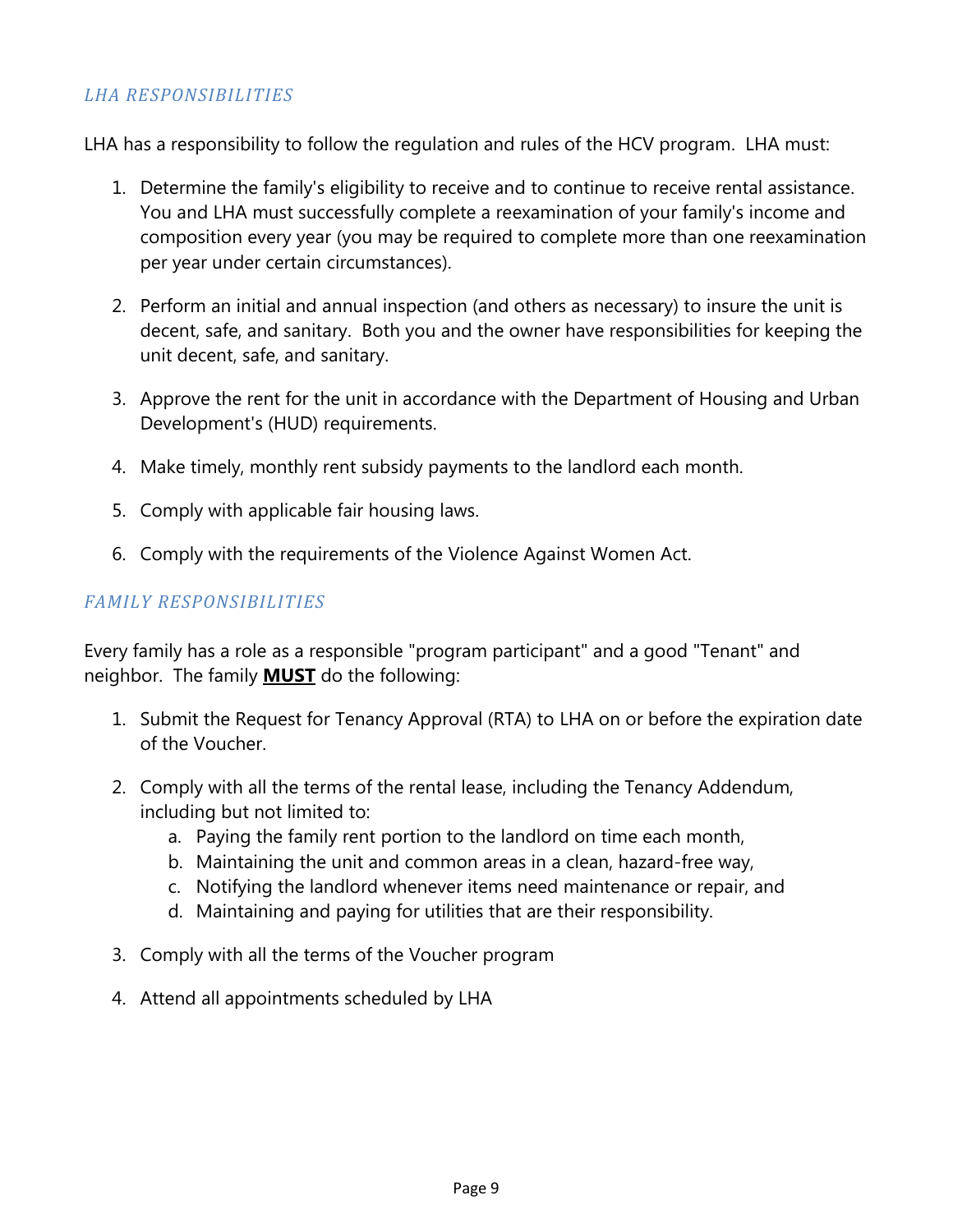<span id="page-9-0"></span>

| <b>Document</b>                                                           | <b>Attachment</b> |
|---------------------------------------------------------------------------|-------------------|
| How Much Rent Can I Charge?                                               | A                 |
| What are my responsibilities under the Violence Against Women Act (VAWA)? | B                 |
| LHA Benefit Payment Standards                                             |                   |
| <b>HUD Tenancy Addendum</b>                                               | D                 |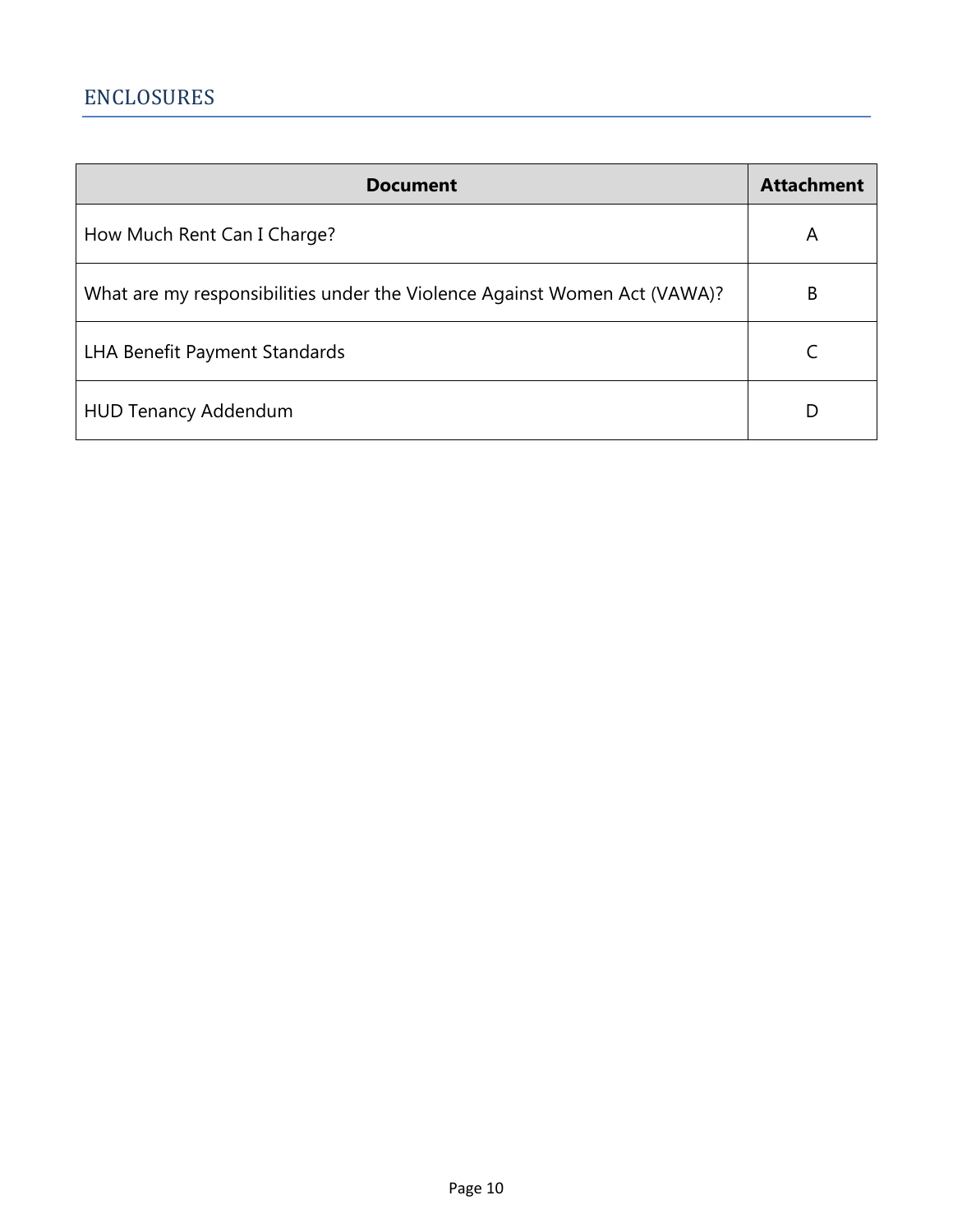## **ATTACHMENT A**

## How Much Rent Can I Charge?

## **Key Terms**

- **Contract Rent.** The total rent that you charge for a unit.
- **Gross Rent.** The sum of your contract rent and the utility allowance that the Housing Authority of the City of Livermore (LHA) credits to the family.
- **Payment Standard.** The maximum monthly assistance payment in LHA's jurisdiction for the sum of (1) the contract rent you charge the assisted family; and (2) the utility allowance that LHA credits to the family. Payment standards are set by LHA based on rental market information updated annually by the U.S. Department of Housing and Urban Development (HUD). LHA updates payment standards, at least, annually.

Payment standards ARE used to determine how much of the rent is paid by LHA, and how much by the family. **Payment standards do NOT determine or limit what you can charge for your unit.** As described below, the maximum contract rent you can charge is based on the reasonable rent for the unit and the family's income.

- **Reasonable Rent.** Gross rent that is no more than the gross rent for comparable unassisted units in the area of the unit proposed to be assisted.
- **Tenant's Portion.** The monthly rent paid directly to you by the tenant.
- **Utility Allowance.** The amount that LHA determines is necessary to cover the cost of essential utilities for which the tenant is responsible, and for a stove or refrigerator provided by the family. The utility allowance does not include the cost of telephone or cable services.

#### **How much rent can I charge?**

What you can charge (the contract rent) is based on two factors:

- The reasonable rent for your unit; and
- The family's income.

The gross rent for your unit (i.e., the sum of your contract rent and the utility allowance that LHA credits to the family) has to be reasonable-that is, no more than the gross rent for comparable unassisted units in the area of the unit proposed to be assisted. In addition, if the unit is in a multi-unit building, you can charge no more for it than what you charge for comparable unassisted units in the building. LHA determines rent reasonableness by inspecting your unit and, then, comparing its rent to that of, at least, two comparable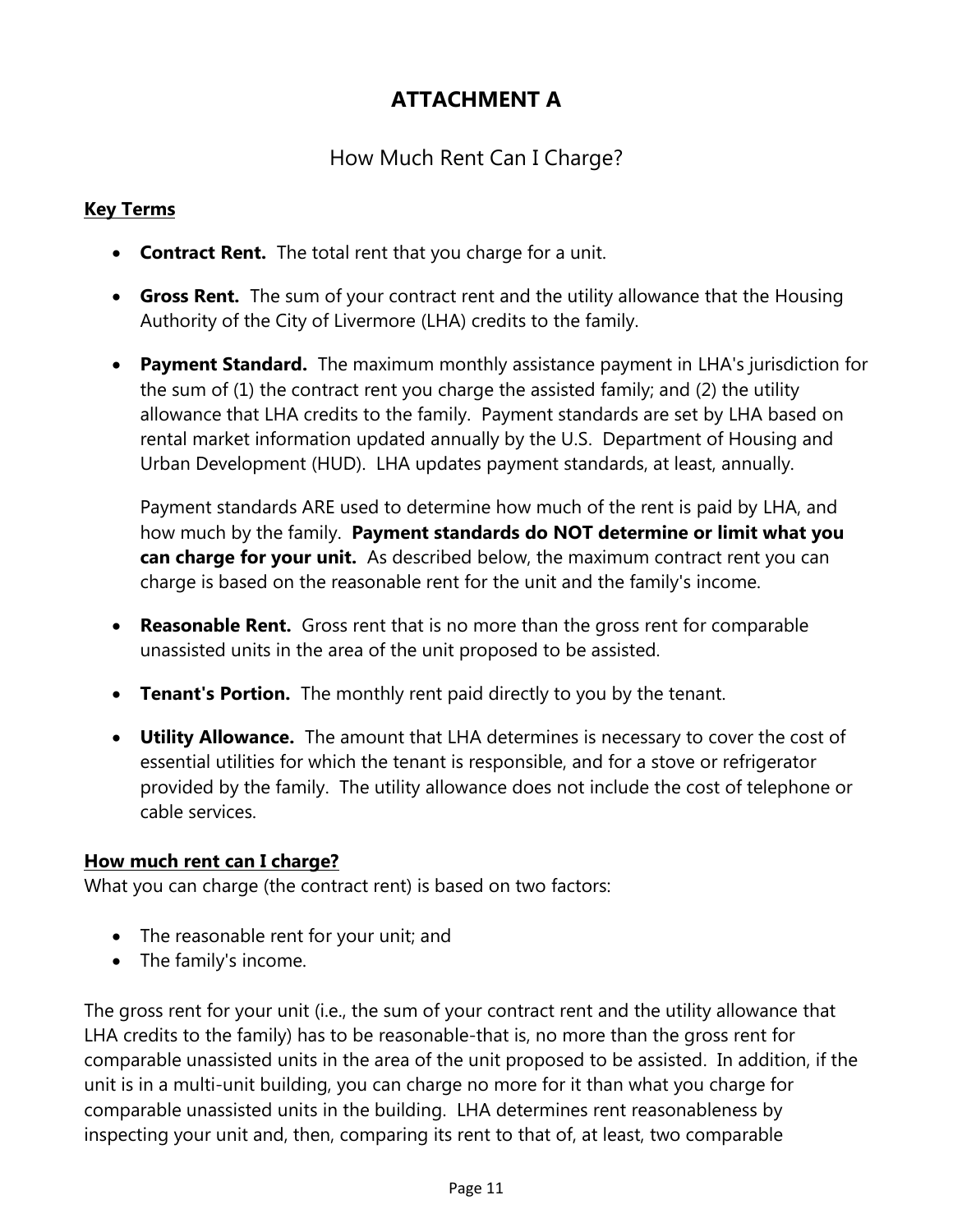unassisted units in your unit's area.

In addition to being reasonable, the gross rent for your unit has to be affordable by the tenant. For an initial contract (that is, LHA's first Section 8 HCVP contract with you on behalf of this family in this unit), the total of the tenant's portion (that is, the monthly rent paid directly to you by the tenant) and the utility allowance can be no more than 40%of the family's income. The 40% requirement does not apply if the tenant already in the unit is a current participant in the Section 8 HCVP.

#### **How much of the rent do I get from LHA? How much from the tenant?**

To determine LHA's payment to you, LHA:

- 1. Calculates the gross rent (i.e., the sum of your contract rent and the utility allowance that LHA credits to the family).
- 2. Calculates 30% of the family's income. $<sup>1</sup>$ </sup>
- 3. Subtracts 30% of the family's income from the lesser of the payment standard or the gross rent.<sup>2</sup>

The difference between 30% of the family's income and the lesser of the payment standard or the gross rent is LHA's monthly payment to you. The family pays you the remainder. (The family is also responsible for the full security deposit. LHA does not pay any portion of it.)

<sup>1</sup> In limited circumstances, alternate formulas may apply.

 $2$  As required by HUD requlations, LHA subtracts 30% of the family's income from the lesser of the payment standard or the gross rent regardless of whether this is an initial contract and the family is willing and allowed by regulations to have a total tenant's portion (that is, the tenant's rent payment directly to you) and the utility allowance up to 40% of the family's income.

#### **Example**

LHA's payment standard for a 2-BR unit in Livermore is \$1,377. Assume that your unit is vacant, and that you're asking \$1,400 for it. To not make the example more complex, also assume that your contract rent of \$1,400 includes all essential utilities. That is, the family is not, separately, responsible for the cost of any essential utilities. Consequently, there is no separate utility allowance. In this example, since the contract rent includes essential utilities, the contract rent and the gross rent are the same, i.e., \$1,400.

- 1. After inspecting your unit and comparing its gross rent to that of, at least two comparable unassisted units in your unit's area, LHA has determined that \$1,400 is a reasonable rent.
- 2. LHA has calculated 30% of the family's income to be \$412. As a result, LHA's monthly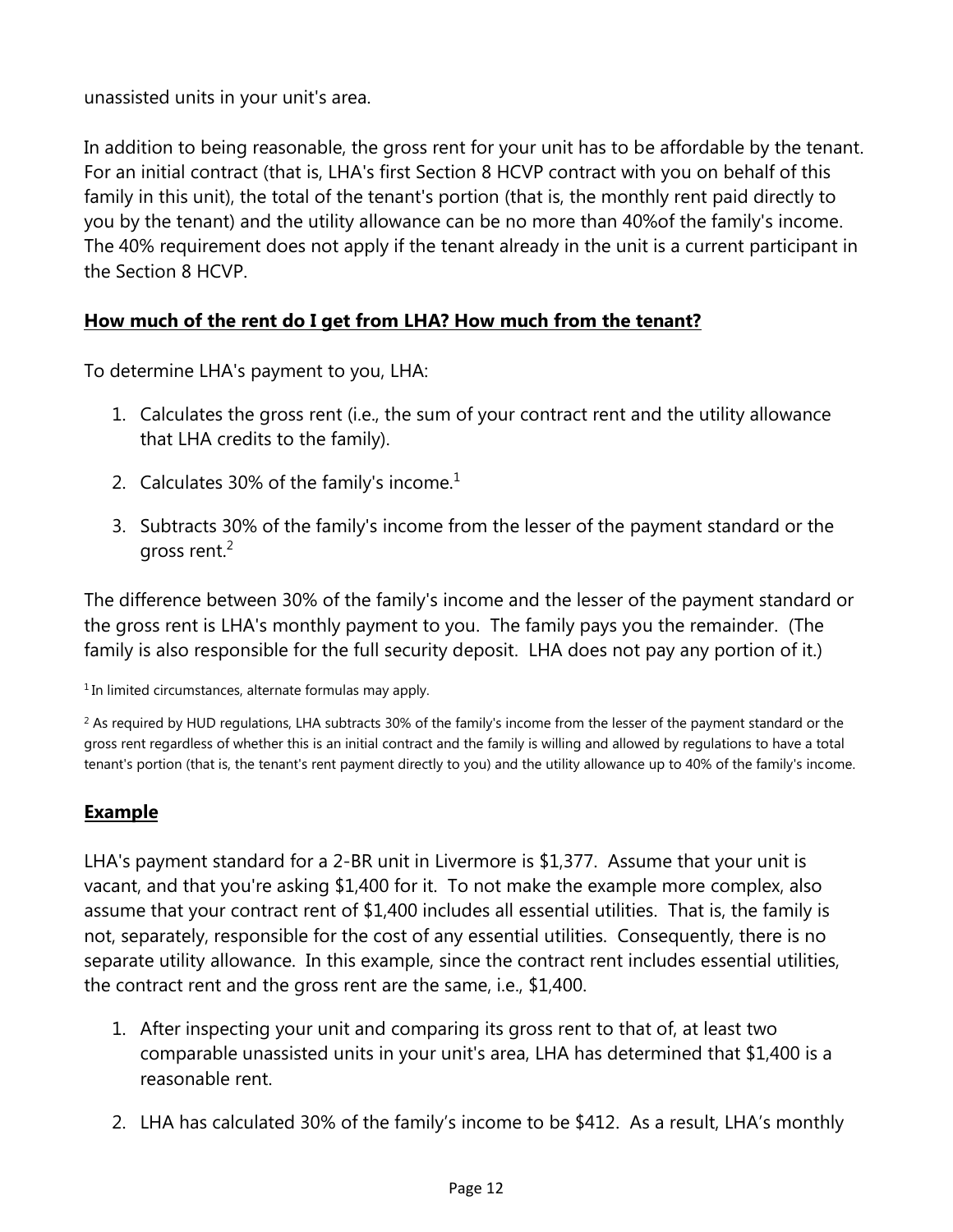payment to you is \$965. Since the \$1,377 payment standard is less than the \$1,400 gross rent for your unit, LHA subtracted \$412 from \$1,377 (\$1,377 - \$412 = \$965). In this example, on the first of each month, LHA'S payment to you would be \$965.

- 3. The tenant's portion would be \$435, the difference between your \$1,400 contract rent and LHA's payment to you of \$965 (\$1,400 - \$965 = \$435).
- 4. Since your unit is vacant, this would be the initial contract on it for the family. Consequently, LHA has to determine whether the family's tenant's portion exceeds 40% of its income. In this example, LHA has determined that the tenant's portion of \$435 does not exceed 40% of the family's income.

Based on items 1 through 4 above, your rent of \$1,400 is both reasonable and affordable to the family. LHA can enter into a Section HCVP contract with you for this unit on behalf of the family. LHA's monthly payment to you on behalf of the family would be \$965.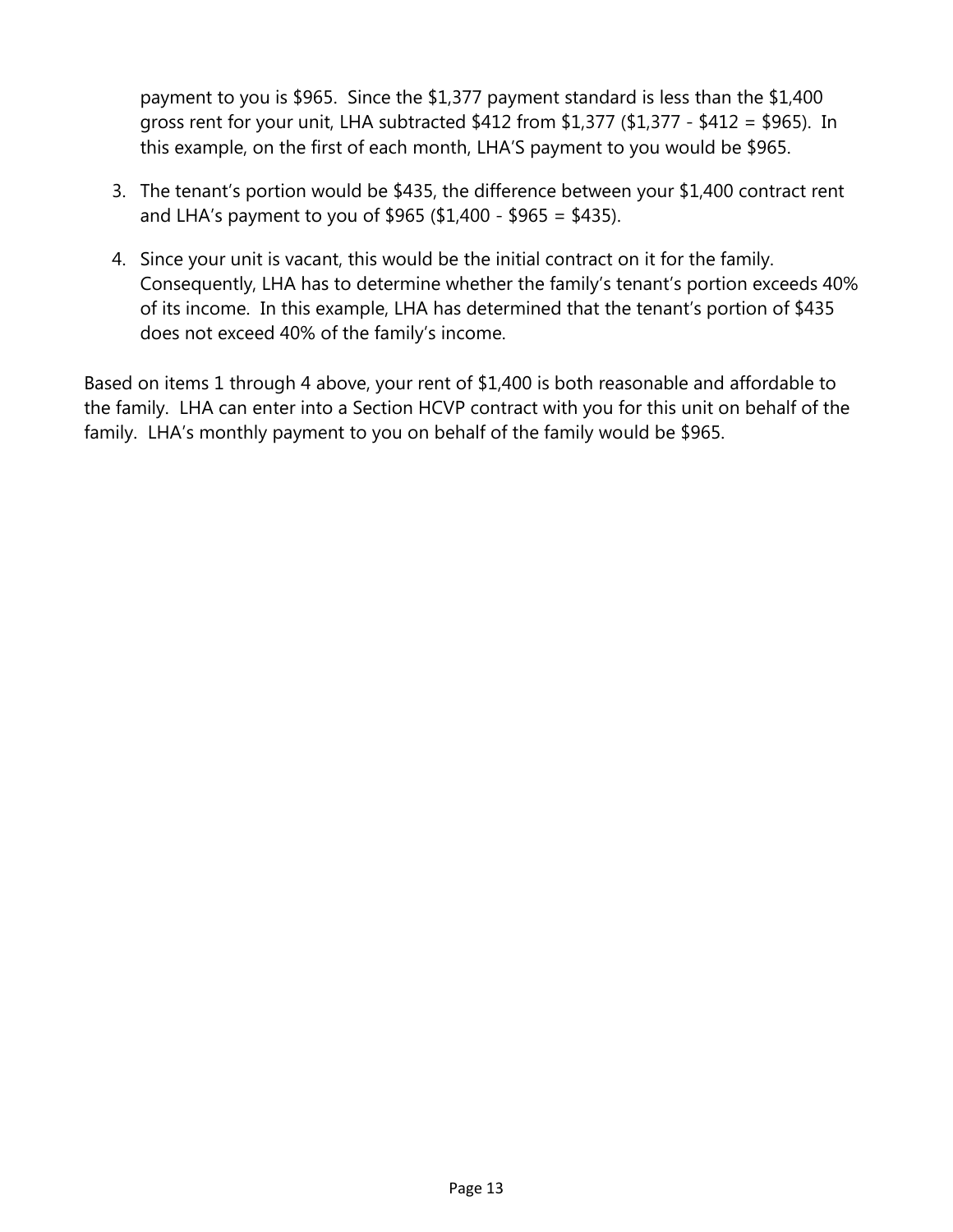## **ATTACHMENT B**

## What are my responsibilities under the Violence Against Women Act (VAWA)?

Your responsibilities under the Violence Against Women Act are described in this Notice:

## **ADMINISTRATIVE PLAN EXHIBIT 16-2: NOTICE TO HOUSING CHOICE VOUCHER OWNERS AND MANAGERS REGARDING THE VIOLENCE AGAINST WOMEN ACT (VAWA)**

*This notice was adopted from a notice prepared by the National Housing Law Project.*

A federal law that went into effect in 2006 protects individuals who are victims of domestic violence, dating violence, and stalking. The name of the law is the Violence against Women Act, or "VAWA." This notice explains your obligations under VAWA.

## **Protections for Victims**

You cannot refuse to rent to an applicant solely because he or she is a victim of domestic violence, dating violence, or stalking.

You cannot evict a tenant who is the victim of domestic violence, dating violence, or stalking based on acts or threats of violence committed against the victim. Also, criminal acts directly related to the domestic violence, dating violence, or stalking that are caused by a household member or guest cannot be cause for evicting the victim of the abuse.

## **Permissible Evictions**

You can evict a victim of domestic violence, dating violence, or stalking if you can demonstrate that there is an actual or imminent (immediate) threat to other tenants or employees at the property if the victim is not evicted. Also, you may evict a victim for serious or repeated lease violations that are not related to the domestic violence, dating violence, or stalking. You cannot hold a victim of domestic violence, dating violence, or stalking to a more demanding standard that tenants who are not victims.

## **Removing the Abuser from the Household**

You may split the lease to evict a tenant who has committed criminal acts of violence against family members or others, while allowing the victim and other household members to stay in the unit. If you choose to remove the abuser, you may not take away the remaining tenants' rights to the unit or otherwise punish the remaining tenants. In removing the abuser from the household, you must follow federal, state, and local eviction procedures.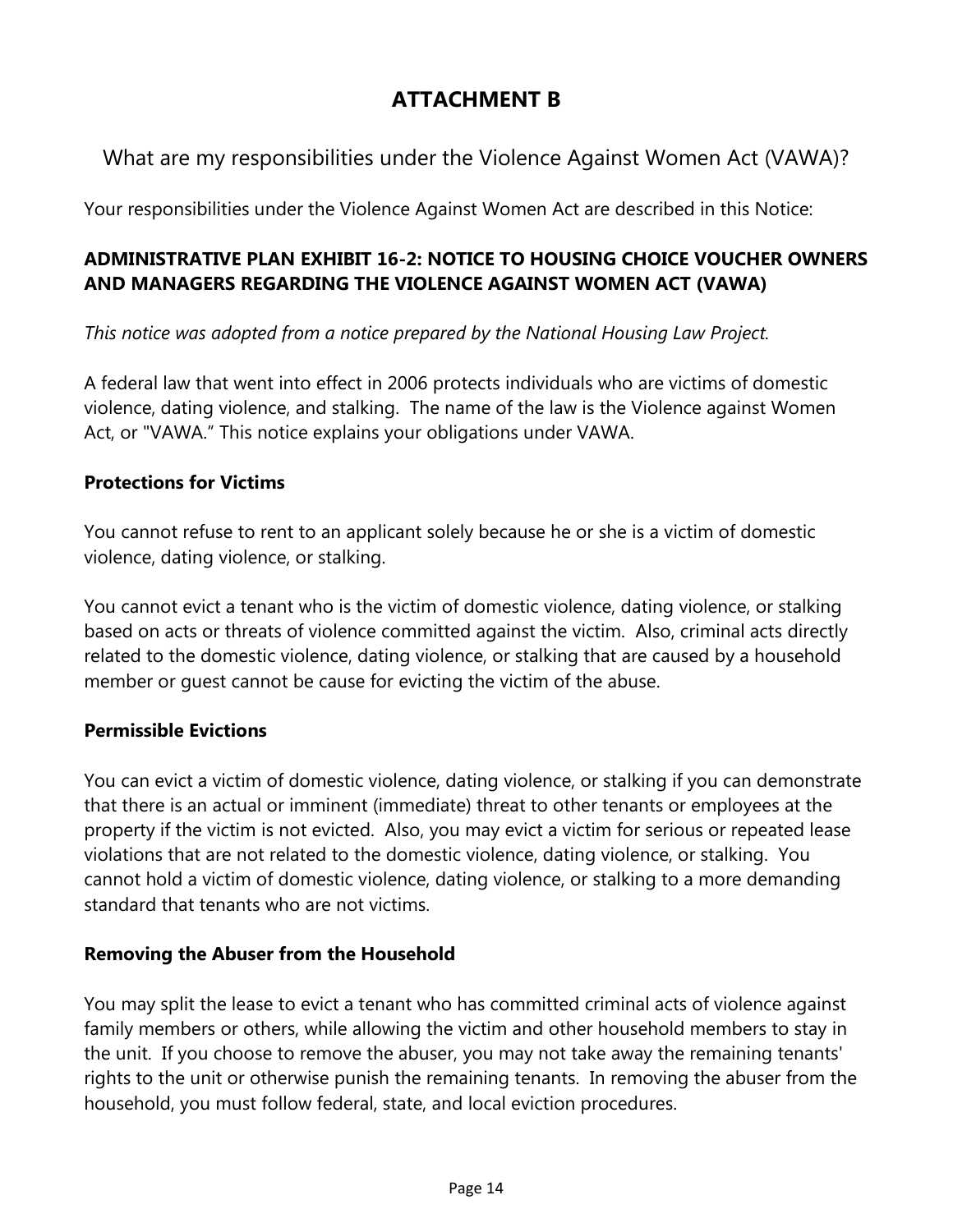## **Certification of Domestic Violence, Dating Violence, or Stalking**

If a tenant asserts VAWA's protections, you can ask the tenant to certify that he or she is a victim of domestic violence, dating violence, or stalking. You are not required to demand official documentation and may rely upon the victim's statement alone. If you choose to request certification, you must do so in writing and give the tenant at least 14 business days to provide documentation. You are free to extend this deadline. A tenant can certify that he or she is a victim by providing any one of the following three documents:

- By completing a HUD-approved certification form. The most recent form is HUD-50066. This form is available at the housing authority, or online at [www.hudclips.org.](http://www.hudclips.org/)
- By providing a statement from a victim service provider, attorney, or medical
- professional who has helped the victim address incidents of domestic violence, dating violence, or stalking. The professional must state that he or she believes that the incidents of abuse are real. Both the victim and the professional must sign the statement under penalty of perjury.
- By providing a police or court record, such as a protective order.

If the tenant fails to provide one of these documents within 14 business days, you may evict the tenant if authorized by otherwise applicable law and lease provisions.

## **Confidentiality**

You must keep confidential any information a tenant provides to certify that he or she is a victim of domestic violence, dating violence, or stalking. You cannot enter the information into a shared database or reveal it to outside entities unless:

- The tenant provides written permission releasing the information.
- The information is required for use in an eviction proceeding, such as to evict the abuser.
- Release of the information is otherwise required by law.
- The victim should inform you if the release of the information would put his or her safety at risk.

## **VAWA and Other Laws**

VAWA does not limit your obligation to honor court orders regarding access to or control of the property. This includes orders issued to protect the victim and orders dividing property among household members in cases where a family breaks up.

VAWA does not replace any federal, state, or local law that provides greater protection for victims of domestic violence, dating violence, or stalking.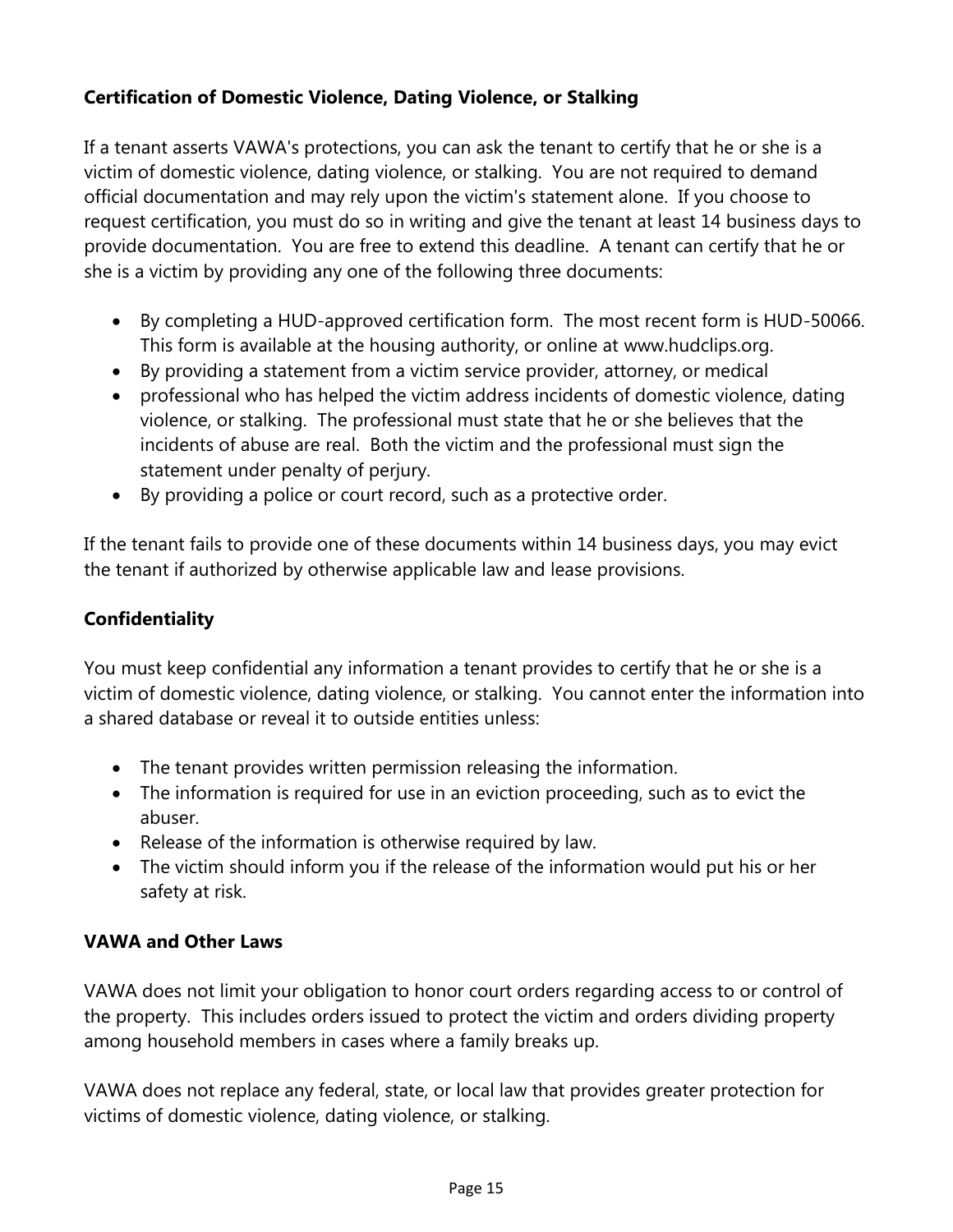#### **Additional Information**

- o If you have any questions regarding VAWA, please contact the Alameda County Family Justice Center, 470 27th St., Oakland, CA 94612, at (510) 267-8800.
- o HUD Notice PIH 2006-42 contains detailed information regarding VAWA's certification requirements. The notice is available at [http://www.hud.govIoffices/adm/hudclips/.](http://www.hud.govioffices/adm/hudclips/)
- o An overview of VAWA's housing provisions is available at http://hmiS:info/ClassicAsp/documents/March%201 61%202007%20HUD%20Notic e%20on%20VAWA.pdf

#### **Definitions**

For purposes of determining whether a tenant may be covered by VAWA, the following list of definitions applies:

VAWA defines domestic violence to include felony or misdemeanor crimes of violence committed by any of the following:

- A current or former spouse of the victim
- A person with whom the victim shares a child in common
- A person who is cohabitating with or has cohabitated with the victim as a spouse
- A person similarly situated to a spouse of the victim under the domestic or family violence laws of the jurisdiction receiving grant monies
- Any other person against an adult or youth victim who is protected from that person's
- acts under the domestic or family violence laws of the jurisdiction

VAWA defines dating violence as violence committed by a person ( 1) who is or has been in a social relationship of a romantic or intimate nature with the victim AND (2) where the existence of such a relationship shall be determined based on a consideration of the following factors:

- The length of the relationship
- The type of relationship
- The frequency of interaction between the persons involved in the relationship

VAWA defines stalking as (A) (i) to follow, pursue, or repeatedly commit acts with the intent to kill, injure, harass, or intimidate another person OR (ii) to place under surveillance with the intent to kill, injure, harass, or intimidate another person AND (B) in the course of, or as a result of, such following, pursuit, surveillance, or repeatedly committed acts, to place a person in reasonable fear of the death of, or serious bodily injury to, or to cause substantial emotional harm to (i) that person, (ii) a member of the immediate family of that person, or (iii) the spouse or intimate partner of that person.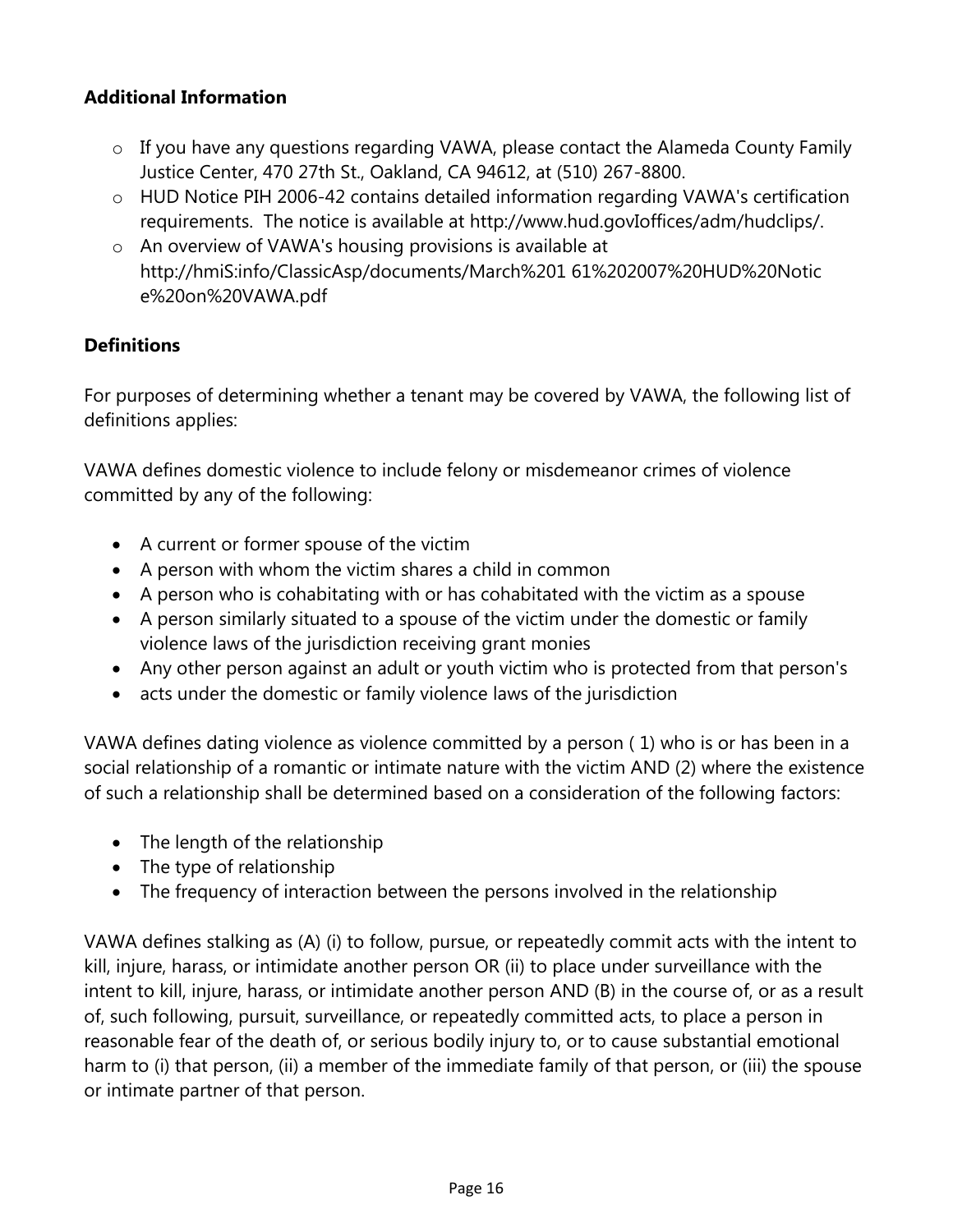## **ATTACHMENT C**

## LHA BENEFIT PAYMENT STANDARDS (Effective March 1, 2016)

The payment standard is the maximum the Housing Authority could pay. It is not a rent amount guarantee. The actual amount the Housing Authority will pay is based on comparable rents for similar units in the same or similar neighborhood, and current rental rates.

| <b>UNIT SIZE BY BEDROOMS</b> |         |         |         |         |  |
|------------------------------|---------|---------|---------|---------|--|
| <b>STUDIO</b>                | $1-BR$  | $2-BR$  | $3-BR$  | $4-BR$  |  |
| \$1,518                      | \$1,829 | \$2,313 | \$3,225 | \$3,594 |  |

- $\triangleright$  The Housing Authority must qualify the unit for rent-reasonableness. We must be able to locate comparable units to justify the owner's contract rent amount.
- $\triangleright$  If the rent requested is more than the Payment Standard it may not be affordable for the family and the Housing Authority cannot approve the unit.
- $\triangleright$  Rent may not be approvable even at the Payment Standard because:
	- o Market Rents have decreased over the last year
	- $\circ$  A deduction must be made if the family will be responsible for any of the utilities (i.e. PG&E)
	- o The owner is asking more for this unit, than for other similar units.
- $\triangleright$  Family is responsible for the full security deposit charged by the landlord (the Housing Authority does not pay any portion).
- $\triangleright$  As a general rule, if the rent requested is equal to or less than the Payment Standard and the owner pays for all utilities, the unit is affordable for a family with a matching size Voucher.
- $\triangleright$  Families are encouraged to rent a unit with the same number of bedrooms on the Voucher. If you select a unit with more bedrooms than listed on your voucher, the rent level cannot be higher than the maximum subsidy level for your approved bedroom size. If you rent a unit that has more bedrooms than the voucher size for which you are approved, the payment standard for the unit is based on the voucher size for which you are qualified.

Your share of the rent plus the utility allowance may not exceed 40% of your family monthly adjusted gross income at move-in.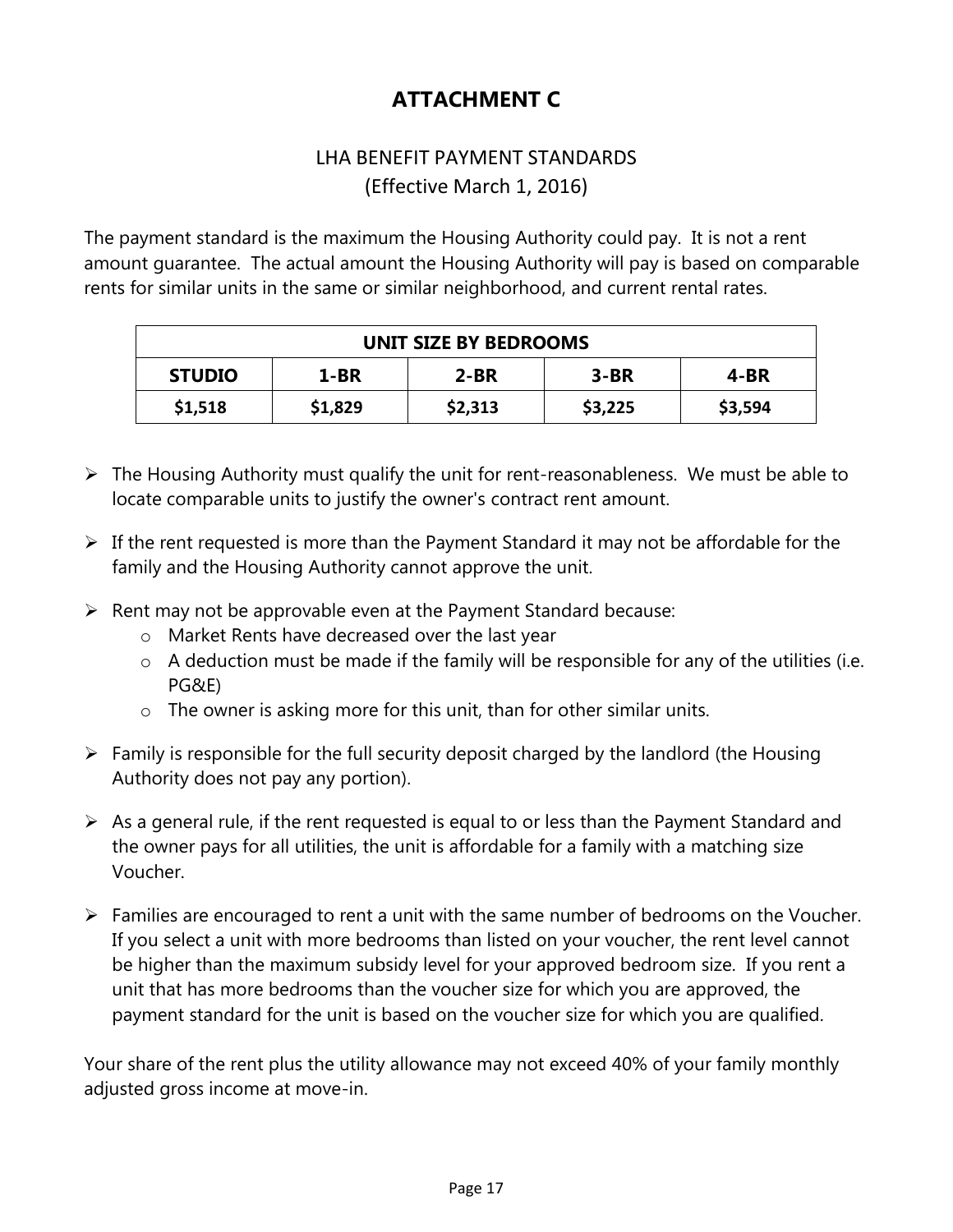## **ATTACHMENT D**

TENANCY ADDENDUM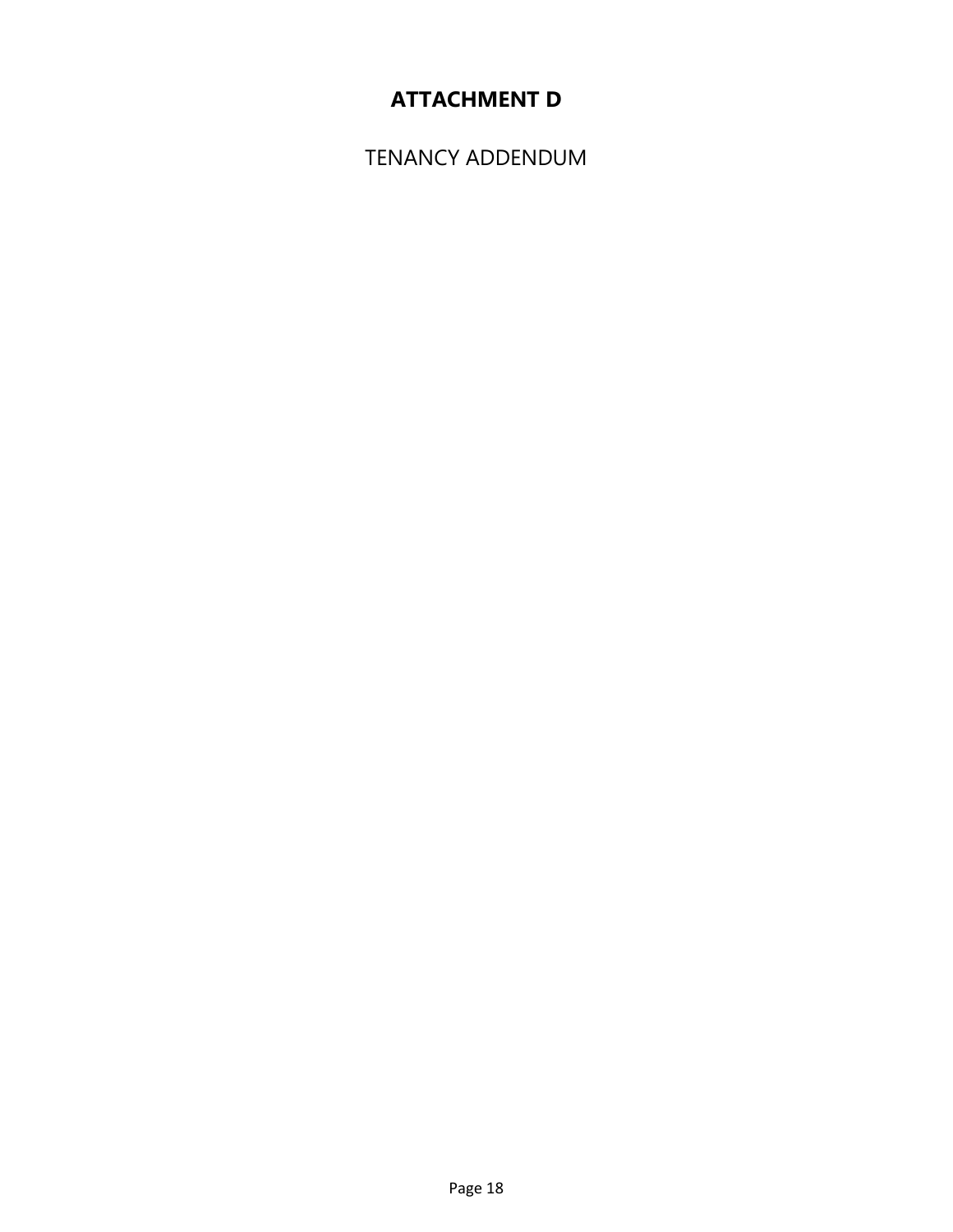#### **TENANCY ADDENDUM Section 8 Tenant-Based Assistance Housing Choice Voucher Program** (To be attached to Tenant Lease)

#### 1. **Section 8 Voucher Program**

- a. The owner is leasing the contract unit to the tenant for occupancy by the tenant's family with assistance for a tenancy under the Section 8 housing choice voucher program (voucher program) of the United States Department of Housing and Urban Development (HUD).
- b. The owner has entered into a Housing Assistance Payments Contract (HAP contract) with the PHA under the voucher program. Under the HAP contract, the PHA will make housing assistance payments to the owner to assist the tenant in leasing the unit from the owner.

#### 2. **Lease**

- a. The owner has given the PHA a copy of the lease, including any revisions agreed by the owner and the tenant. The owner certifies that the terms of the lease are in accordance with all provisions of the HAP contract and that the lease includes the tenancy addendum.
- b. The tenant shall have the right to enforce the tenancy addendum against the owner. If there is any conflict between the tenancy addendum and any other provisions of the lease, the language of the tenancy addendum shall control.

#### 3. **Use of Contract Unit**

- a. During the lease term, the family will reside in the contract unit with assistance under the voucher program.
- b. The composition of the household must be approved by the PHA. The family must promptly inform the PHA of the birth, adoption, or court-awarded custody of a child. Other persons may not be added to the household without prior written approval of the owner and thePHA.
- c. The contract unit may only be used for residence by the PHA-approved household members. The unit must be the family's only residence. Members of the household may engage in legal profit making activities incidental to primary use of the unit for residence by members of thefamily.
- d. The tenant may not sublease or let the unit.
- e. The tenant may not assign the lease or transfer the unit.

#### 4. **Rent to Owner**

- a. The initial rent to owner may not exceed the amount approved by the PHA in accordance with HUD requirements.
- b. Changes in the rent to owner shall be determined by the provisions of the lease. However, the owner may not raise the rent during the initial term of the lease.
- c. During the term of the lease (including the initial term of the lease and any extension term), the rent to owner may at no time exceed:

**U.S. Department of Housingand Urban Development** Office of Public and Indian Housing OMB Approval No. 2577-0169 Exp. 09/30/2017

- (1) The reasonable rent for the unit as most recently determined or redetermined by the PHA in accordance with HUD requirements, or
- (2) Rent charged by the owner for comparable unassisted units in thepremises.

#### 5. **Family Payment to Owner**

- The family is responsible for paying the owner any portion of the rent to owner that is not covered by the PHA housing assistance payment.
- b. Each month, the PHA will make a housing assistance payment to the owner on behalf of the family in accordance with the HAP contract. The amount of the monthly housing assistance payment will be determined by the PHA in accordance with HUD requirements for a tenancy under the Section 8 voucher program.
- c. The monthly housing assistance payment shall be credited against the monthly rent to owner for the contract unit.
- d. The tenant is not responsible for paying the portion of rent to owner covered by the PHA housing assistance payment under the HAP contract between the owner and the PHA. A PHA failure to pay the housing assistance payment to the owner is not a violation of the lease. The owner may not terminate the tenancy for nonpayment of the PHA housing assistance payment.
- e. The owner may not charge or accept, from the family or from any other source, any payment for rent of the unit in addition to the rent to owner. Rent to owner includes all housing services, maintenance, utilities and appliances to be provided and paid by the owner in accordance with thelease.
- f. The owner must immediatelyreturn any excessrent payment to the tenant.

#### 6. **Other Fees and Charges**

- a. Rent to owner does not include cost of any meals or supportive services or furniture which may be provided by the owner.
- b. The owner may not require the tenant or family members to pay charges for any meals or supportive services or furniture which may be provided by the owner. Nonpayment of any such charges is not grounds for termination oftenancy.
- c. The owner may not charge the tenant extra amounts for items customarily included in rent to owner in the locality, or provided at no additional cost tounsubsidized tenants in thepremises.

#### 7. **Maintenance, Utilities, and Other Services**

#### a. **Maintenance**

- (1) The owner must maintain the unit and premises in accordance with theHQS.
- (2) Maintenance and replacement (including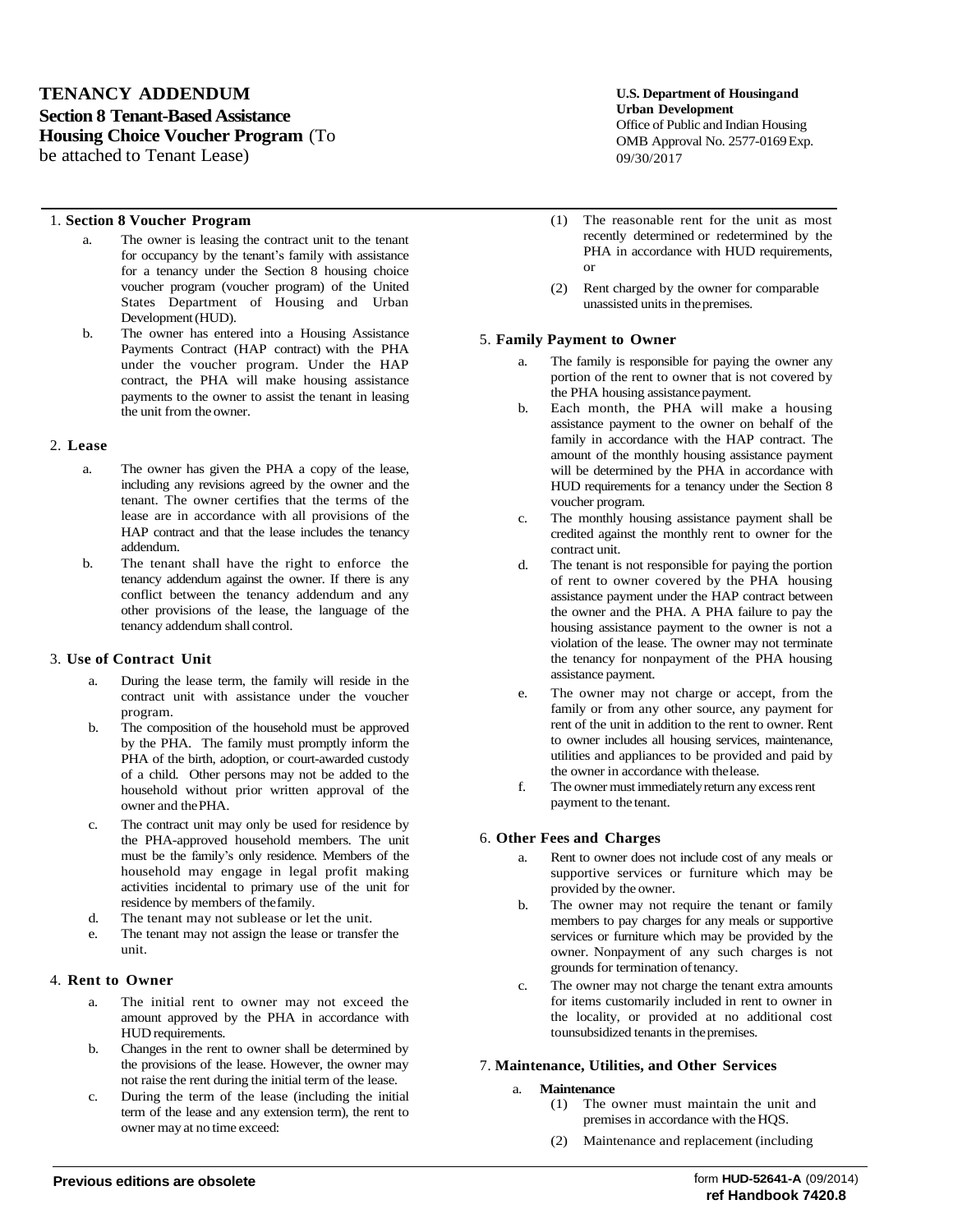redecoration) must be in accordance with the standard practice for the building concerned as established by the owner.

#### b. **Utilities and appliances**

- (1) The owner must provide all utilities needed to comply with theHQS.
- (2) The owner is not responsible for a breach of the HQS caused by the tenant's failure to:
	- (a) Pay for any utilities that are to be paid by the tenant.
	- (b) Provide and maintain any appliances that are to be provided by thetenant.
- c. **Family damage**. The owner is not responsible for a breach of the HQS because of damages beyond normal wear and tear caused by any member of the household or by aguest.
- d. **Housing services**. The owner must provide all housing services as agreed to in the lease.

#### 8. **Termination of Tenancy by Owner**

- a. **Requirements**. The owner may only terminate the tenancy in accordance with the lease and HUD requirements.
- b. **Grounds**. During the term of the lease (the initial term of the lease or any extension term), the owner may only terminate the tenancy becauseof:
	- (1) Serious or repeated violation of the lease;
	- (2) Violation of Federal, State, or local law that imposes obligations on the tenant in connection with the occupancy or use of the unit and the premises;
	- (3) Criminal activity or alcohol abuse (as provided in paragraph c);or
	- (4) Other good cause (as provided in paragraph d).

#### c. **Criminal activity or alcoholabuse.**

- (1) The owner may terminate the tenancy during the term of the lease if any member of the household, a guest or another person under a resident's control commits any of the following types of criminalactivity:
	- Any criminal activity that threatens the health or safety of, or the right to peaceful enjoyment of the premises by, other residents (including property management staff residing on the premises);
	- (b) Any criminal activity that threatens the health or safety of, or the right to peaceful enjoyment of their residences by, persons residing in the immediate vicinity of the premises;
	- (c) Any violent criminal activity on or near the premises; or
	- (d) Any drug-related criminal activity on or near the premises.
- (2) The owner may terminate the tenancy during the term of the lease if any member of the household is:
	- (a) Fleeing to avoid prosecution, or custody or confinement after conviction, for a crime, or attempt to commit a crime, that

is a felony under the laws of the place from which the individual flees, or that,in the case of the State of New Jersey, is a high misdemeanor; or

- (b) Violating a condition of probation or parole under Federal or Statelaw.
- (3) The owner may terminate the tenancy for criminal activity by a household member in accordance with this section if the owner determines that the household member has committed the criminal activity, regardless of whether the household member has been arrested or convicted for such activity.
- (4) The owner may terminate the tenancy during the term of the lease if any member of the household has engaged in abuse of alcoholthat threatens the health, safety or right topeaceful enjoyment of the premises by otherresidents.

#### d. **Other good cause for terminationof tenancy**

- (1) During the initial lease term, other good cause for termination of tenancy must be something the family did or failed to do.
- (2) During the initial lease term or during any extension term, other good cause may include:
	- (a) Disturbance of neighbors,
	- (b) Destruction of property, or
	- (c) Living or housekeeping habits that cause damage to the unit or premises.
- (3) After the initial lease term, such good cause may include:
	- (a) The tenant'sfailure to accept the owner'soffer of a new lease or revision;
	- (b) The owner's desire to use the unit for personal or family use or for a purpose other than use as a residential rental unit;or
	- (c) A business or economic reason for termination of the tenancy (such as sale ofthe property, renovation of the unit, the owner's desire to rent the unit for a higherrent).
- (4) The examples of other good cause in this paragraph do not preempt any State or local laws to thecontrary.
- (5) In the case of an owner who is an immediate successor in interest pursuant to foreclosure during the term of the lease, requiring the tenant to vacate the property prior to sale shall not constitute other good cause, except that the owner may terminate the tenancy effective on the date of transfer of the unit to the owner if the owner: (a) will occupy the unit as a primary residence; and (b) has provided the tenant a notice to vacate at least 90 days before the effective date of such notice. This provision shall not affect any State or local law that provides for longer time periods or addition protections for tenants. **This provision will sunset on December 31, 2012 unless extended by law.**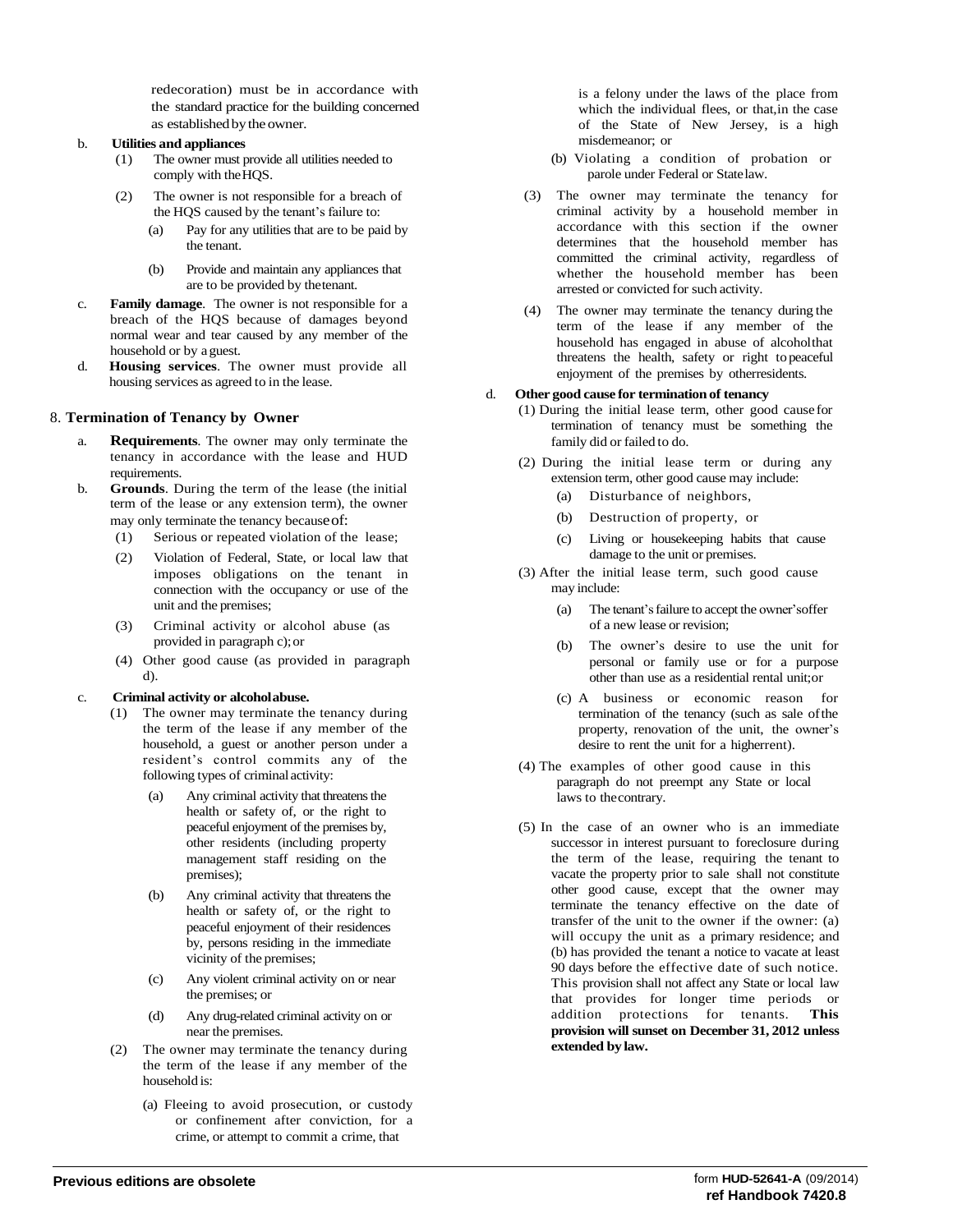#### **e. Protections for Victims of Abuse.**

- (1) An incident or incidents of actual or threatened domestic violence, dating violence, or stalking will not be construed as serious or repeated violations of the lease or other "good cause" for termination of the assistance, tenancy, or occupancy rights of sucha victim.
- (2) Criminal activity directly relating to abuse, engagedin by a member of a tenant's household or any guest or other person under the tenant's control,shall not be cause for termination of assistance, tenancy, or occupancy rights if the tenant or an immediate member of the tenant's family is the victim or threatened victim of domestic violence, dating violence, or stalking.
- (3) Notwithstanding any restrictions on admission, occupancy, or terminations of occupancy or assistance, or any Federal, State or local law to the contrary, a PHA, owner or manager may "bifurcate" a lease, or otherwise remove a household member from a lease, without regard to whether a household member is a signatory to the lease, in order to evict, remove, terminate occupancy rights, or terminate assistance to any individual who is a tenant or lawful occupant and who engages in criminal acts of physical violence against family members or others. This action may be taken without evicting, removing, terminating assistance to, or otherwise penalizing the victim of the violence who is also a tenant or lawful occupant. Such eviction, removal, termination of occupancy rights, or termination of assistance shall be effected in accordance with the procedures prescribed by Federal, State, and local law for the termination of leases or assistance under the housing choice voucher program.
- (4) Nothing in this section may be construed to limitthe authority of a public housing agency, owner, or manager, when notified, to honor court orders addressing rights of access or control of the property, including civil protection orders issued to protect the victim and issued to address the distribution or possession of property among the household members in cases where a family breaks up.
- (5) Nothing in this section limits any otherwise available authority of an owner or manager to evict or the public housing agency to terminate assistance to a tenant for any violation of a lease not premised on the act or acts of violence in question against the tenant or a member of the tenant's household, provided that the owner, manager, or public housing agency does not subject an individual who is or has been a victim of domestic violence, dating violence, or stalking to a more demanding standard than other tenants in determining whether to evict or terminate.
- (6) Nothing in this section may be construed to limitthe authority of an owner or manager to evict, orthe public housing agency to terminate assistance, to any tenant if the owner, manager, or public

housing agency can demonstrate an actual and imminent threat to other tenants or those employedat or providing service to the property if the tenantis not evicted or terminated from assistance.

- (7) Nothing in this section shall be construed to supersede any provision of any Federal, State, or local law that provides greater protection than this section for victims of domestic violence, dating violence, or stalking.
- **f. Eviction by court action**. The owner may only evict the tenant by a court action.
- **g. Owner notice of grounds**
	- (1) At or before the beginning of a court action toevict the tenant, the owner must give the tenant a notice that specifies the grounds for termination of tenancy. The notice may be included in or combined with any owner eviction notice.
	- (2) The owner must give the PHA a copy of any owner eviction notice at the same time theowner notifies the tenant.
	- (3) Eviction notice means a notice to vacate, or a complaint or other initial pleading used to begin an eviction action under State or locallaw.

#### **9. Lease: Relation to HAP Contract**

If the HAP contract terminates for any reason, the lease terminatesautomatically.

#### **10. PHA Termination of Assistance**

The PHA may terminate program assistance for the family for any grounds authorized in accordance with HUD requirements. If the PHAterminates program assistance for the family, the lease terminatesautomatically.

#### **11. Family Move Out**

The tenant must notify the PHA and the owner before the family movesout of the unit.

#### **12. Security Deposit**

- a. The owner may collect a security deposit from the tenant. (However, the PHA may prohibit the ownerfrom collecting a security deposit in excess of private market practice, or in excess of amounts charged by the owner to unassisted tenants. Anysuch PHArequired restriction must be specified in the HAP contract.)
- b. When the family moves out of the contract unit, theowner, subject to State and local law, may use the security deposit, including any interest on the deposit, as reimbursement for any unpaid rent payable by the tenant, any damages to the unit or any other amounts that the tenant owes under thelease.
- c. The owner must give the tenant a list of all items charged against the security deposit, and the amountof each item. After deducting the amount, if any, used to reimburse the owner, the owner must promptly refund the full amount of the unusedbalance to the tenant.